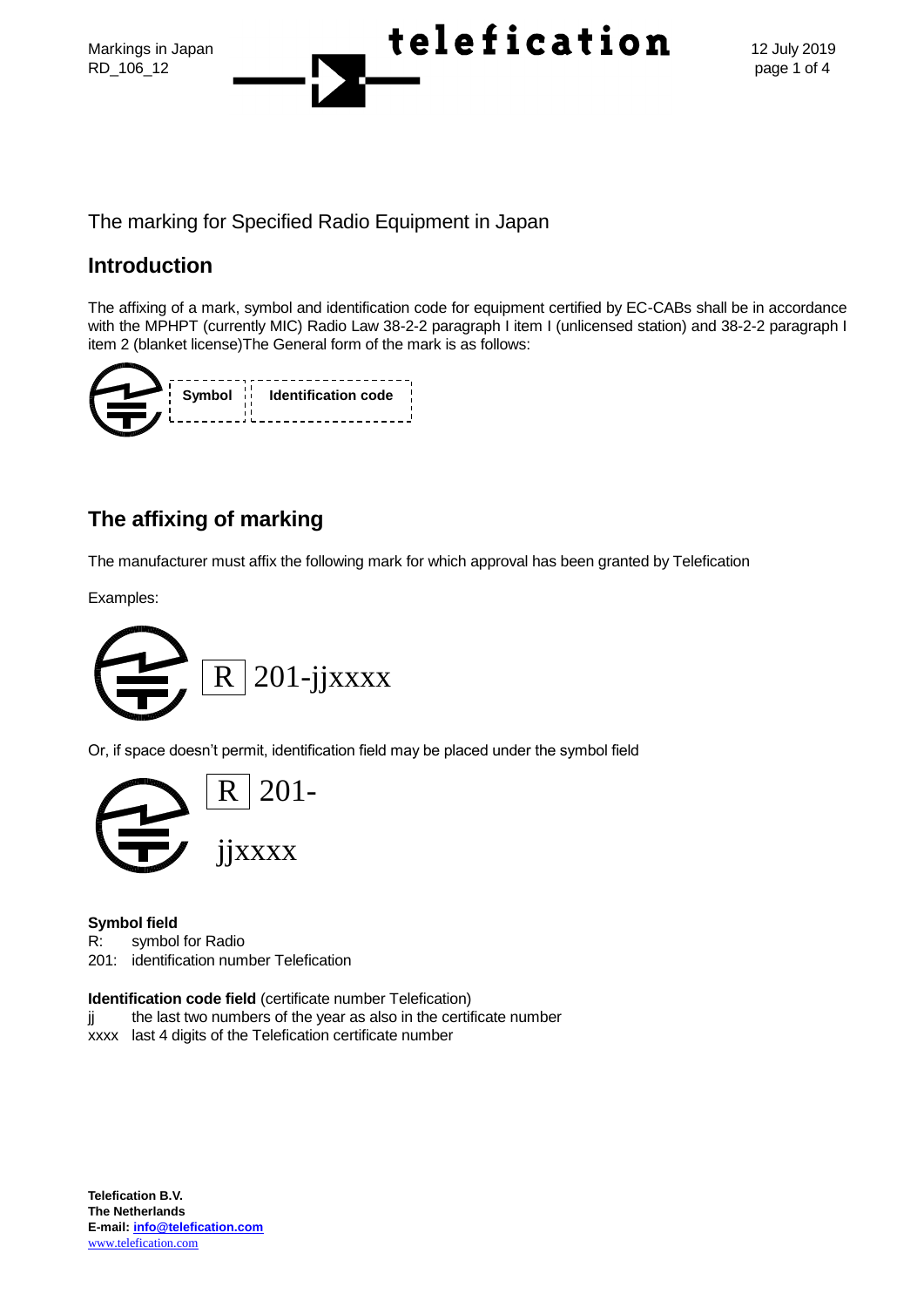

### **Size of the Mark**

The diameter of the Giteki mark, previously "3mm or greater" has now been changed to "any size possible, as long as its easily identifiable".



# **Additional marking for 5 GHz indoor products**

For products using frequencies within 5.15-5.35 GHz, please additionally print the following **warning text** "**5GHz product for indoor use only**" on your product::

電波法により5GHz帯は屋内使用に限ります。

W52/W53 is indoor use only, except for communication with "W52 AP registered in MIC".

Products using frequencies within 5.47-5.72 GHz may be used indoor and/or outdoor.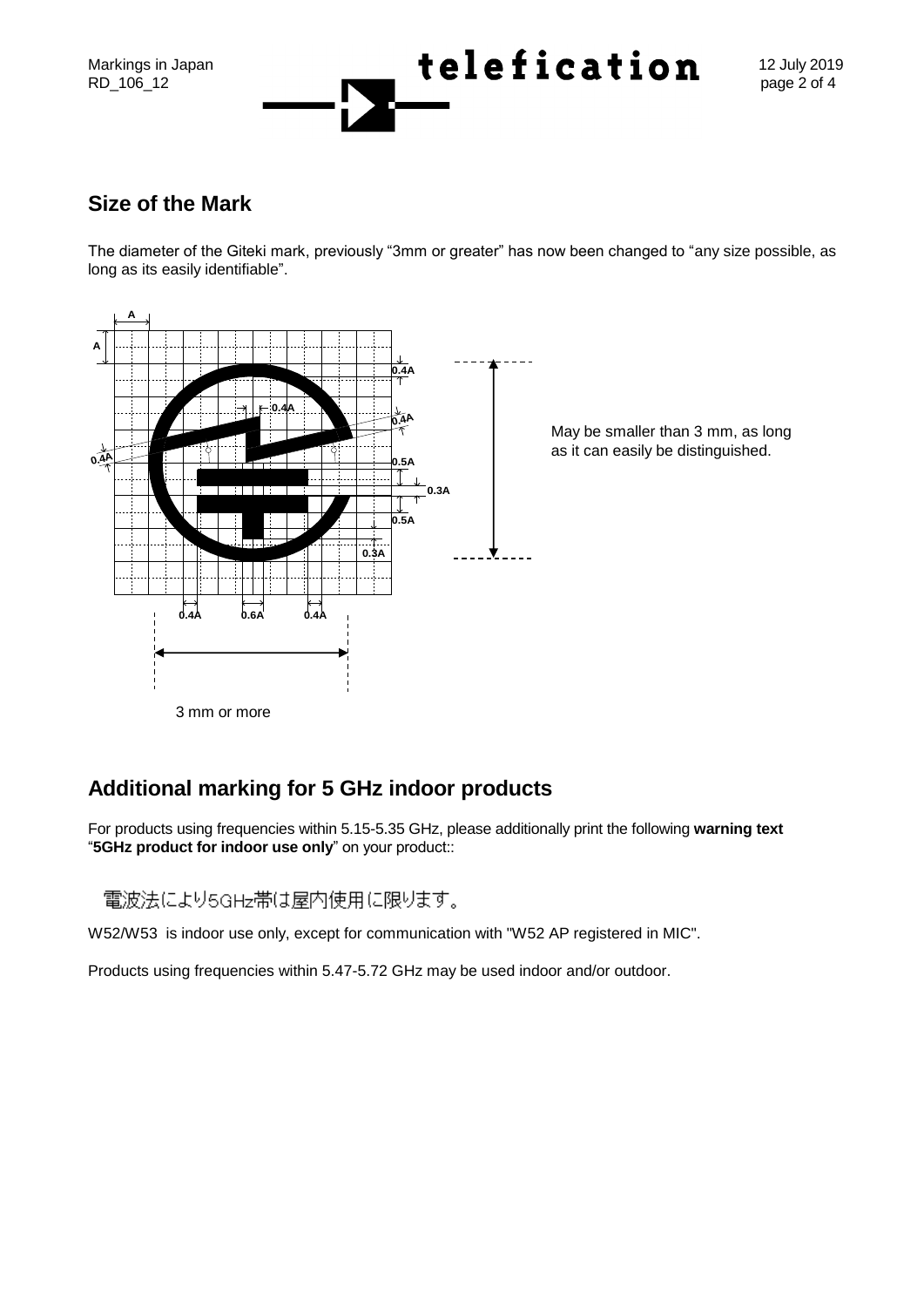

## **Electronic labelling**

Radio equipment containing a digital screen are allowed to show the conformity marking in an electrical image on the digital screen instead of a physical label on the exterior of the radio equipment.

- << Example of Electronic Display which conforms with the technical regulations >>
- (1) Operation Example



(2) Display Example





#### **New Electromagnetic display method:**



Built-in display

Electromagnetic display using external display





Without display

Peripheral monitor

Products which have no display may use a peripheral monitor to display the Giteki mark.